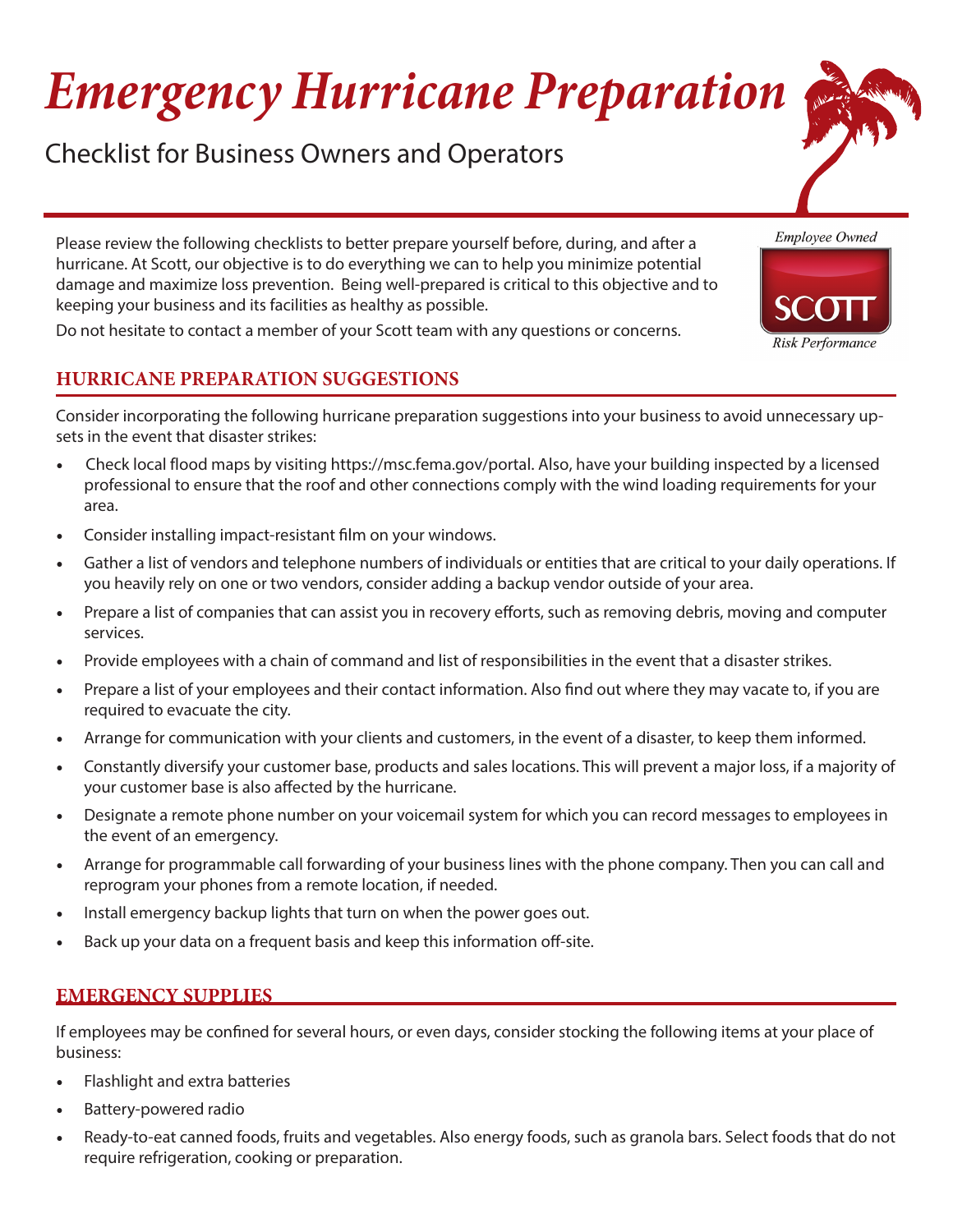- Water stored in plastic containers
- Urge employees to keep a three-day supply of their medications on-hand as well as pain relievers and stomach remedies.
- Urge employees to bring in a blanket.
- Paper plates, cups and utensils
- Manual can opener
- Urge employees to keep an extra pair of reading glasses at work.
- First-aid supplies:
	- o Adhesive bandages
	- o Sterile dressing
	- o Roller gauze bandages
	- o Triangular bandages
	- o Gauze pads
	- o Germicidal hand wipes and alcohol-based sanitizer
	- o Non-latex gloves
	- o Adhesive tape
	- o Cold packs
	- o Scissors
	- o Tweezers
	- o CPR face shield

#### **REDUCING DAMAGE**

- Bolt tall bookcases and displays to the wall studs.
- Secure breakable items in a stand using hook-and-loop fasteners.
- Place large objects on low shelving.
- Install latches on drawers to prevent them from flying open.
- Secure pictures and mirrors to the wall with closed screw eyes and wire.
- Secure your water heater to the wall studs with plumber's tape or strap iron.
- Install flexible connectors to appliances using natural gas and automatic fire sprinklers.

#### **WHEN STORMS ARE IMMINENT**

Once you get word that a storm is coming, you must take immediate action. First, secure your facility by covering windows with shutters or plywood. Then, cover and move equipment to a more secure area. Also consider the following actions:

- Back up your files and move this information off-site.
- Make arrangements to use alternative means of communication, especially if you cannot shut down your systems completely.
- Check your emergency supplies and stock up on any necessary items.
- Help your employees get to their families safely. If it is not safe to leave the facility, establish a meeting point outside of the evacuation area for employees once you can leave.